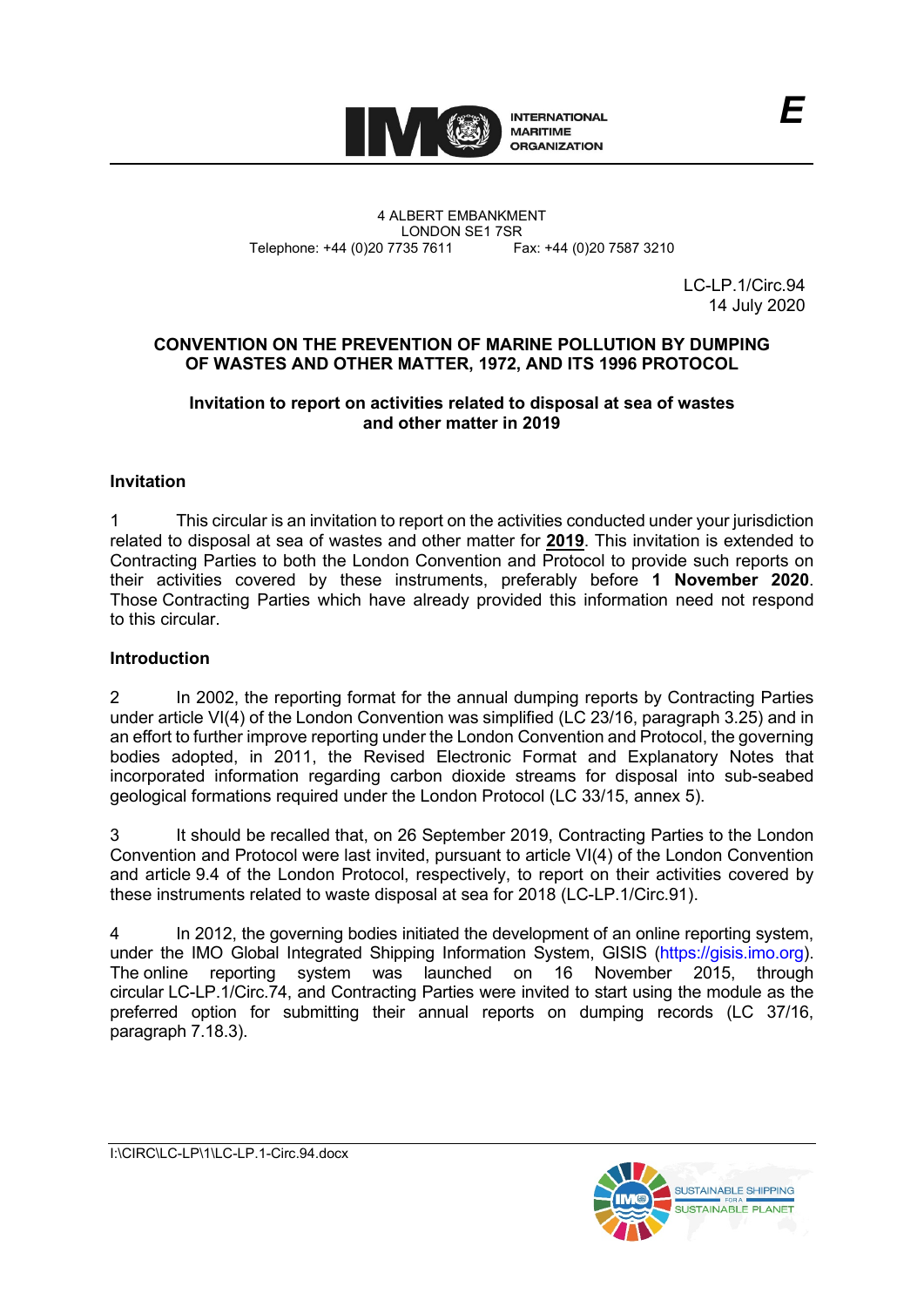## **Reporting obligations**

5 In accordance with article VI(4) of the London Convention and article 9.4 of the London Protocol, permits issued for dumping at sea have to be notified to the Secretariat. The same applies for the information on amounts of wastes actually dumped and the sites where dumping has been carried out. In addition, the results of monitoring studies carried out for the purpose of the London Convention and Protocol should be reported, particularly where an impact hypothesis approach has been used in accordance with the *Revised guidelines for the assessment of wastes or other matter that may be considered for dumping* (LC 30/16, annex 3), or any of the available "Specific Guidelines".

6 In order to assess, on a global level, the overall sea dumping activities, the governing bodies requested all Contracting Parties **that do not dispose of wastes at sea** to send the Secretariat a short "**NIL**" report, by way of confirmation that no dumping has been carried out. The Secretariat urges Contracting Parties that do not dispose of wastes at sea to provide the relevant information, preferably covering the entire period since becoming a Contracting Party to the Convention or the Protocol.

7 Contracting Parties are advised that in cases where wastes, including dredged material, are loaded for disposal at sea in the territory of a non-Contracting Party by a ship flying the flag of a Contracting Party, then a permit would have to be issued by the responsible authority of the flag State in accordance with article VII(1)(a) of the London Convention or article 10.1.1 of the London Protocol.

8 In a number of cases, the disposal at sea of dredged material or sewage sludge is being carried out by national or federal authorities without the issue of a licence, as such administrations are themselves the licensees. The governing bodies have pointed out that, also in these cases, the provision of the relevant information would assist the Secretariat in preparing complete statistical records concerning dumping at sea.

9 Furthermore, on occasion, reports have been received from Contracting Parties stating that "no dumping is carried out beyond territorial waters". Indeed, dumping in internal waters of States neither falls under the provisions of the London Convention nor under the Protocol, unless Parties to the latter agreed to apply the provisions of the Protocol to those waters (refer to article 7.2). Contracting Parties are, however, invited to provide such information on a voluntary basis as such data would form a useful addition to the records.

10 It is emphasized that data submitted "in confidence" would be evaluated and summarized by the Secretariat and that, in such cases, the respective summaries would not be released without prior approval of the originator of the information concerned.

11 Contracting Parties are advised that, in view of the entry into force as of 20 February 1994 of the 1993 amendments to annexes I and II to the London Convention, permits issued since that date will have to be in accordance with the new waste categories under these amendments. As sea disposal of industrial waste is prohibited from 1 January 1996 onwards pursuant to these amendments, the reports should correspond to this prohibition. Consequently, when reporting on the dumping permits issued in 2019, Contracting Parties are requested to make a distinction according to the following waste categories (refer to annex I(11) to the Convention):

- .1 dredged material;
- .2 sewage sludge;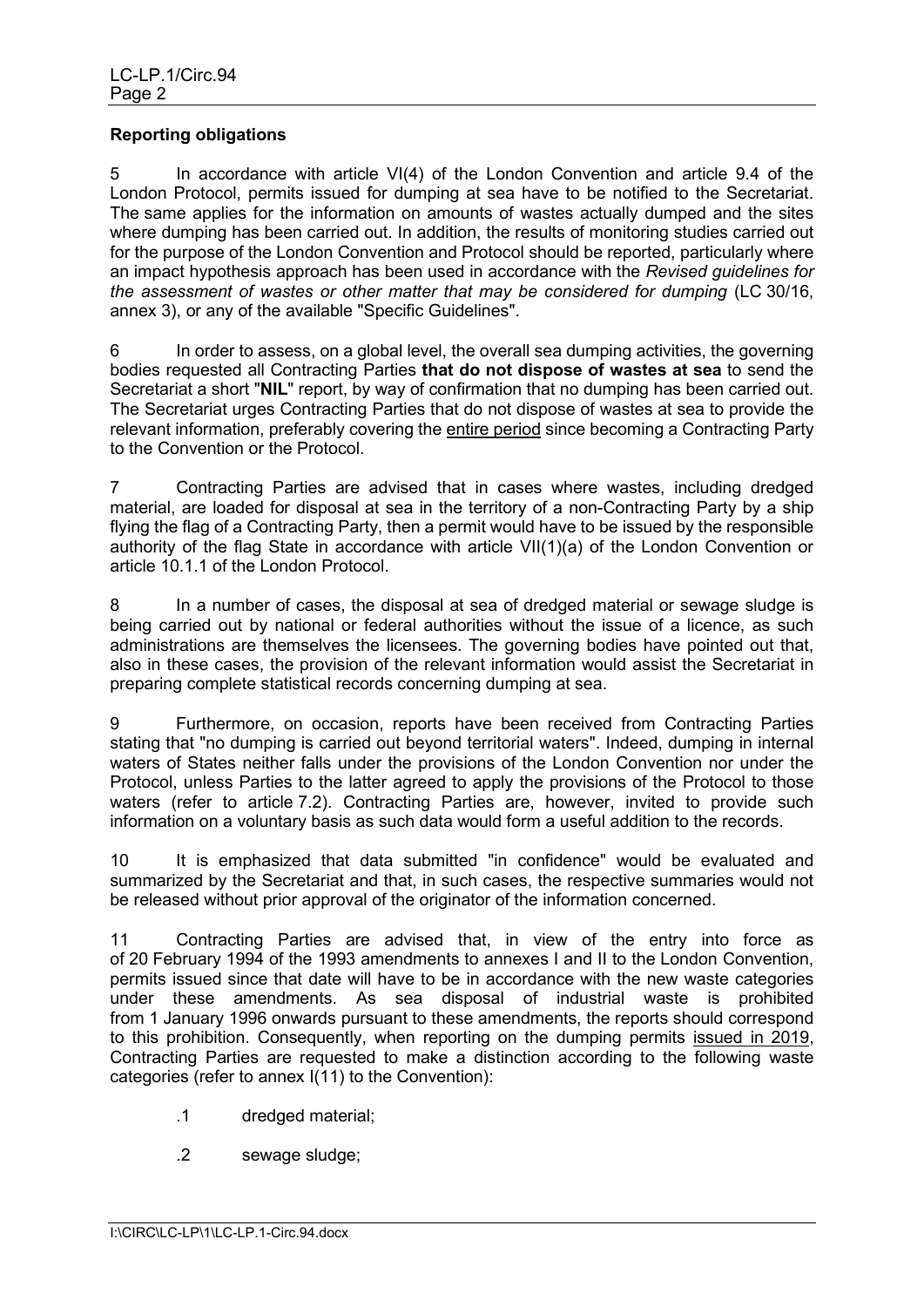- .3 fish waste, or organic materials resulting from industrial fish processing operations;
- .4 vessels and platforms or other man-made structures at sea, provided that material capable of creating floating debris, or otherwise contributing to pollution of the marine environment, has been removed to the maximum extent;
- .5 uncontaminated inert geological materials, the chemical constituents of which are unlikely to be released into the marine environment; and
- .6 uncontaminated organic materials of natural origin.

12 Contracting Parties to the London Protocol should also report under the category of bulky items, if appropriate (refer to annex 1, paragraph 1.7) and category 8 – carbon dioxide streams for disposal into sub-seabed geological formations.

13 Article VII(4) of the London Convention provides that: "This Convention shall not apply to those vessels and aircraft entitled to sovereign immunity under international law. However, each Party shall ensure by the adoption of appropriate measures that such vessels and aircraft owned or operated by it act in a manner consistent with the object and purpose of this Convention, and shall inform the Organization accordingly". Similarly, article 10.4 of the London Protocol refers to such measures. Contracting Parties to the London Convention and Protocol are therefore requested to report to the Secretariat the measures they have taken in accordance with these provisions, and to report on quantities and the nature of wastes disposed of at sea by vessels and aircraft entitled to sovereign immunity.

## **Distinction between general and special permits**

14 Pursuant to article IV(1)(b) of the London Convention, a **prior special permit** is required when wastes or other matter listed in annex II are dumped, while pursuant to article IV(1)(c), a **prior general permit** is required for dumping of all other wastes not listed in annexes I and II. Please note that **no such distinction is made under the London Protocol. All Contracting Parties to both instruments are now requested to use the online reporting system in GISIS as the preferred option for reporting, or alternatively the new Revised Electronic Format and Explanatory Notes.**

## **Reports**

15 Contracting Parties should submit reports to IMO, either directly or through a secretariat established under a regional agreement, by 1 November 2020, of permits issued in the previous calendar year.

- 16 These reports should provide information on the following items:
	- .1 name of country;
	- .2 year permit(s) issued (and reference number, if appropriate);
	- .3 approved dumping site(s);
	- .4 nature and quantity (tonnes) of waste dumped; and
	- .5 dumping method used.